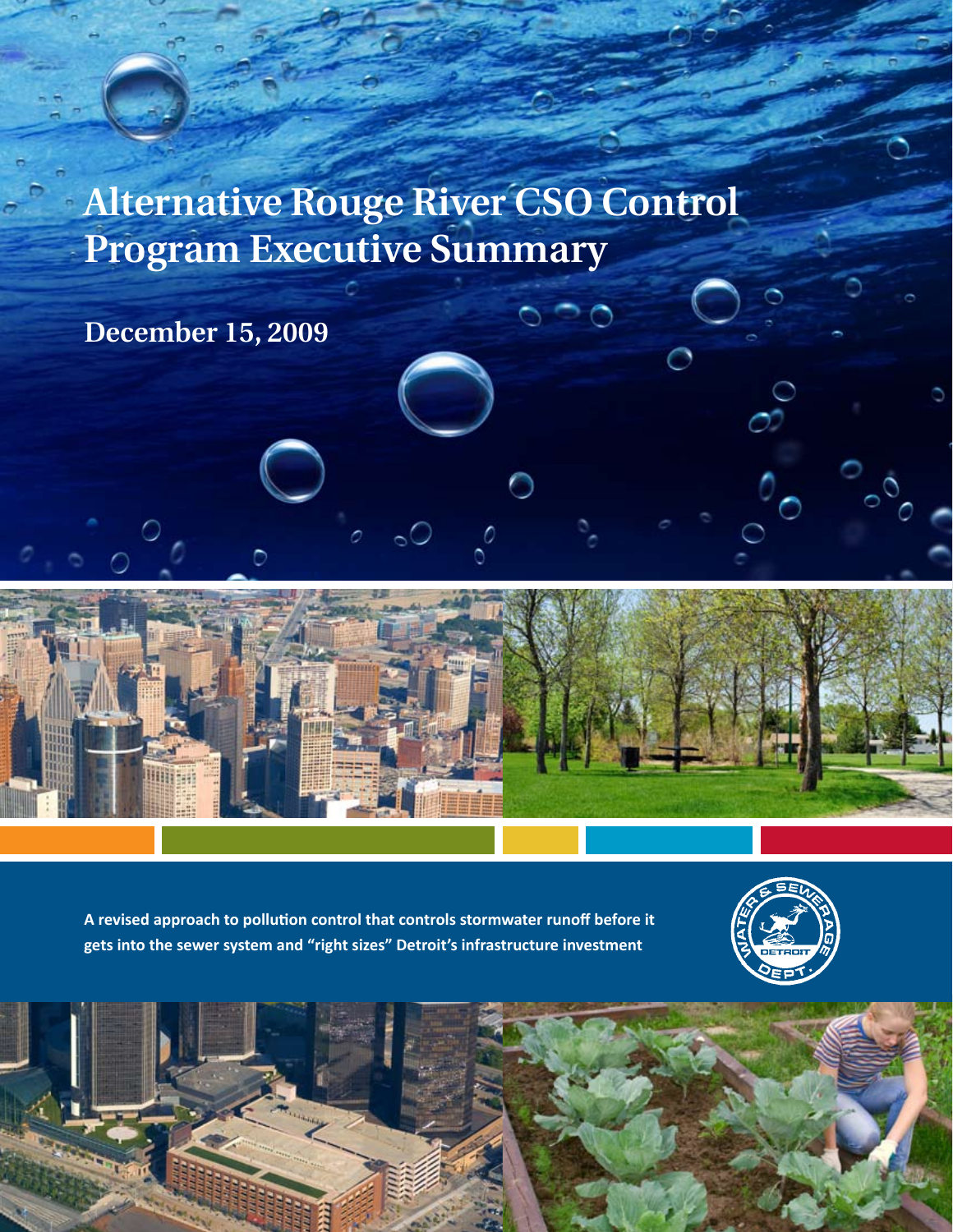# **Introduction**

When the national financial collapse began in 2008, Detroit's Rouge River Combined Sewer Overflow (CSO) Control Program was well underway. More than \$400 million had been invested in new infrastructure to capture and treat wet weather discharges from the sewer system by the end of 2008 (Table 1) resulting in significant reductions in CSO discharges.

As the economic crisis worsened and the major auto companies that form the economic backbone of the City faced bankruptcy, it became clear that Detroit residents lacked the resources and revenue to complete the CSO program as originally proposed in 1996. In fact, the 28.9% rate of unemployment in the City of Detroit led the nation (July 2009).

The Detroit Water and Sewerage Department's (DWSD) most immediate problem was the huge cost associated with construction of two major capital improvement projects and the resulting impact on rates to repay bonds and interest. These included \$880 million for the new Upper Rouge CSO Tunnel (URT) and \$400 million for a new outfall at the wastewater treatment plant (WWTP). In accordance with a rate settlement agreement sanctioned by the federal court, Detroit is responsible for 83% of the URT costs and about half of the outfall project costs.

Faced with rising unemployment, shrinking household income, continued loss of population and huge revenue shortfalls, the City was compelled to terminate these two projects and attempt to develop a less costly, implementable alternative. We thank the State of Michigan for cooperating in our efforts to cancel the contracts and develop a revised CSO Control Program.

This document summarizes the results of DWSD's evaluation of CSO control alternatives and describes an implementable alternative for the Rouge River CSO Control Program that Detroit is prepared to undertake. We believe this proposal is mutually beneficial for the State of Michigan and the City of Detroit and its rate payers. The proposal represents a creative and viable approach for addressing a complex problem.

| Table 1. DWSD Investment in Rouge River CSO Projects                         |            |
|------------------------------------------------------------------------------|------------|
| Rouge River CSO Projects built or under construction<br>by 2008:             |            |
| Hubbell-Southfield Basin (1995)                                              | \$58.9 M   |
| Puritan-Fenkell Basin (1996)                                                 | \$18.1 M   |
| 7 Mile Basin (1996)                                                          | \$14.9 M   |
| In System Storage Gates (1996)                                               | \$3.4 M    |
| <b>WWTP Expansion (2000)</b>                                                 | \$50.6 M   |
| Baby Creek S&D Facility (2003)                                               | \$76.1 M   |
| Oakwood Basin & Pump Station (2007)                                          | \$168.7 M  |
| Oakwood Sewer Improvements #1 (2008)                                         | \$15.0 M   |
| <b>Total</b>                                                                 | \$406 M    |
| Rouge River capital improvement projects that began<br>construction in 2009: |            |
| Upper Rouge CSO Storage Tunnel<br>(terminated)                               | \$880 M    |
| New WWTP Outfall (DRO-2) (terminated)                                        | \$400 M    |
| Segment 2 of Oakwood Sewers                                                  | \$12 M     |
| <b>Total</b>                                                                 | \$1,292 M  |
| <b>Grand Total</b>                                                           | $$1,698$ M |
|                                                                              |            |





*WWTP Expansion Hubbell-Southfield Basin*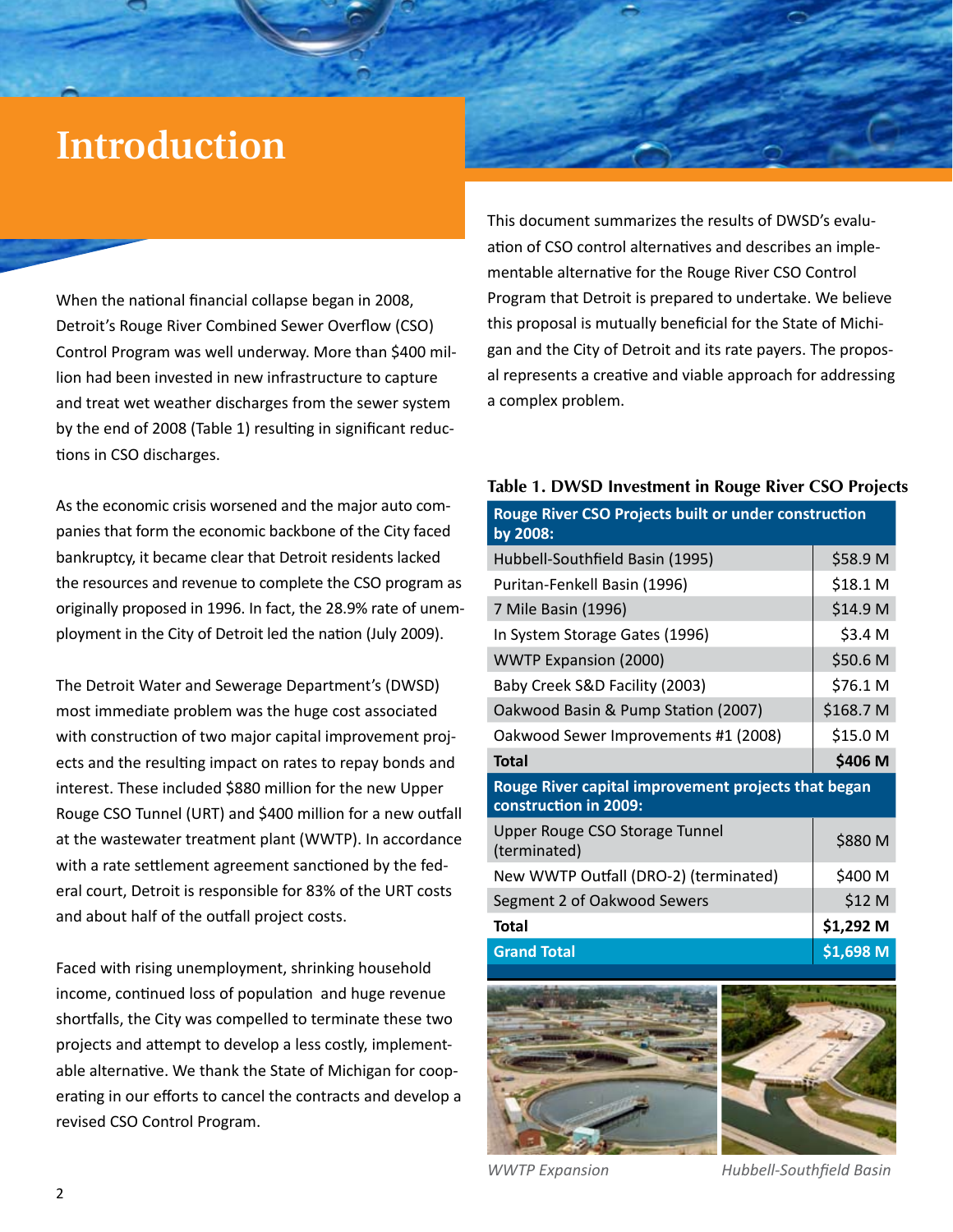# **Approach Objectives**

The Southeast Michigan Council of Governments (SEMCOG) has documented that the current economic conditions will be long lasting. In fact, even after the economic recovery occurs, the region is still expected to have fewer jobs in 2025 than in 2000. Between 1970 and 2000, Detroit's population declined by 560,000 (37%). In the last 10 years, it declined by another 124,000. By 2030, Detroit's population is expected to decline by another 119,000.

In the area of the City affected by the URT project, 12% of the parcels are already vacant, without any structures. An additional 6% are abandoned, but contain structures. Based on the forecasted population decline, the amount of vacant land in the tributary area will grow significantly.

Therefore, continuing with a "Business as Usual" approach to sewage collection and treatment systems would be irresponsible and imprudent. Instead, Detroit stepped back to take a more holistic view of its current circumstances to come up with a creative, implementable plan.

The study was tailored to address the issues listed in the April 30, 2009, letter from MDEQ Director, Steve Chester, to DWSD Director, Pamela Turner, which articulated the expectations and outcomes that need to be considered. Detroit's study focused on identifying and pursuing innovative, low-cost, environmentally-beneficial solutions to water pollution problems to supplement reconfigured versions of more typical CSO capital improvement projects.

Against the backdrop of staggering unemployment and potential insolvency, the evaluation took a holistic approach to considering multiple outcomes representing various needs. Instead of proposing continued deferral of Rouge River CSO control projects, Detroit's CSO Program has been restructured to meet the following outcomes:

- Initiate implementation immediately to ensure that environmental and water quality benefits are realized as soon as possible.
- Establish a more affordable program that is within Detroit's current financial capability, thus avoiding long delays tied to the City's eventual economic recovery.
- Support the City's financial recovery by acknowledging the demands and limited resources of Detroit's ratepayers. These ratepayers face escalating costs for other essential utilities and infrastructure services such as water, electricity, gas, etc. As a practical matter, the sustainability of the sewer system is dependent on retaining paying customers, so the customers must be able to actually pay for the costs of the CSO projects.
- Design a program that addresses multiple objectives embraced by Federal and State agencies.



*Rouge River*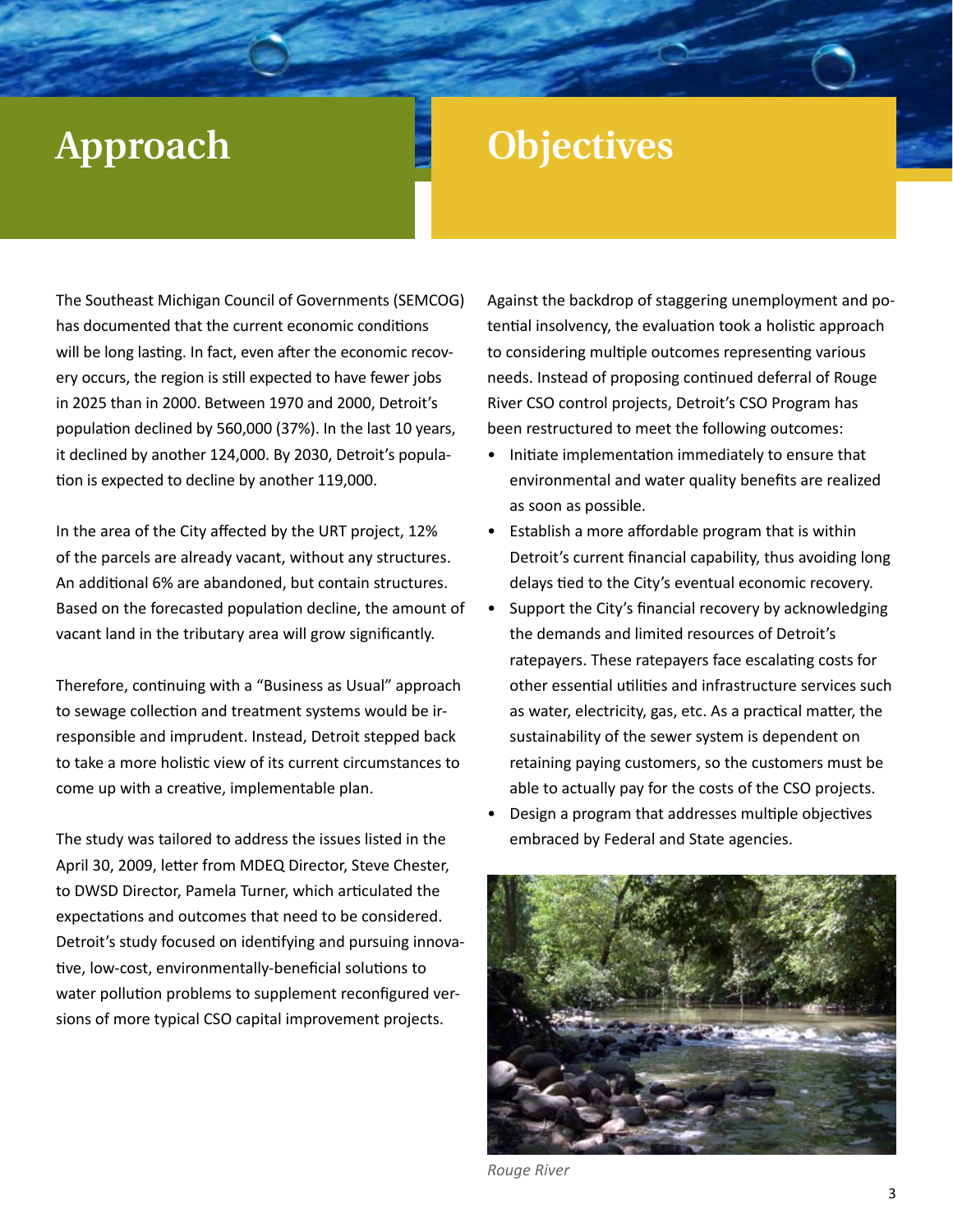# **Overview of Recommended CSO Program**

DWSD's Alternative Rouge River CSO Control Program is designed to restore water quality and protect public health while staying within its financial means by controlling rate increases that will be needed to pay for new projects. The program encompasses a 25-year phased plan that focuses on "Green Infrastructure" solutions along with "rightsized" conventional CSO control facilities ("Grey" projects).

The Green Infrastructure improvements are designed to keep stormwater runoff out of the sewer system as much as possible. This will reduce combined sewer overflow volumes by an estimated 10% to 20%. This will enable the City to utilize smaller, more cost-effective Grey CSO facilities to store and treat the stormwater that gets into the sewers.

The Green and Grey approach offers many advantages:

- Lower capital and operating costs. Green projects are a fraction of the cost of traditional Grey projects (basins, tunnels, and pump stations).
- Immediate benefit. Green projects can be done NOW without long delays for planning, design, site acquisition, financing and construction so the beneficial impact is immediate.
- "Right-sized" infrastructure. Using Green Infrastructure solutions means that the City's downsizing can be reflected in a smaller, more manageable sewer system.
- Multiple benefits. Green solutions provide benefits that transcend a typical sewer project like carbon reduction, improved aesthetics, and enhanced property values.

The DWSD CSO Plan focuses on maximizing Green projects in the immediate near term. When coupled with the proposed Grey CSO control facilities, the City will control its wet weather discharges as part of the basin-wide effort to restore the Rouge River.

# **Expected Outcomes/ Environmental Impacts and Benefits**

- Because of DWSD's prior investment in CSO control on the Rouge River (>\$400 million), untreated CSO discharges have already been reduced by 64% from the 1995 volume (from 7.7 billion gallons/year to 2.8 billion gallons/year) as shown in Figure 1. Pollutant loads have similarly been reduced by 64% as shown in Figure 2.
- Massive demographic changes have occurred, and will continue to take place, in the tributary area since the project was first envisioned. These are summarized in Figure 3.



# **Figure 1. Annual Untreated Overflow Volume from Annual Untreated Overflow Volume Detroit CSOs to Rouge River from Detroit CSOs to Rouge River**

### **Figure 2. Annual Pollutant Loading to the Rouge River Annual CBOD5 CBOD Loading to Rouge River <sup>5</sup> from Detroit CSOs**

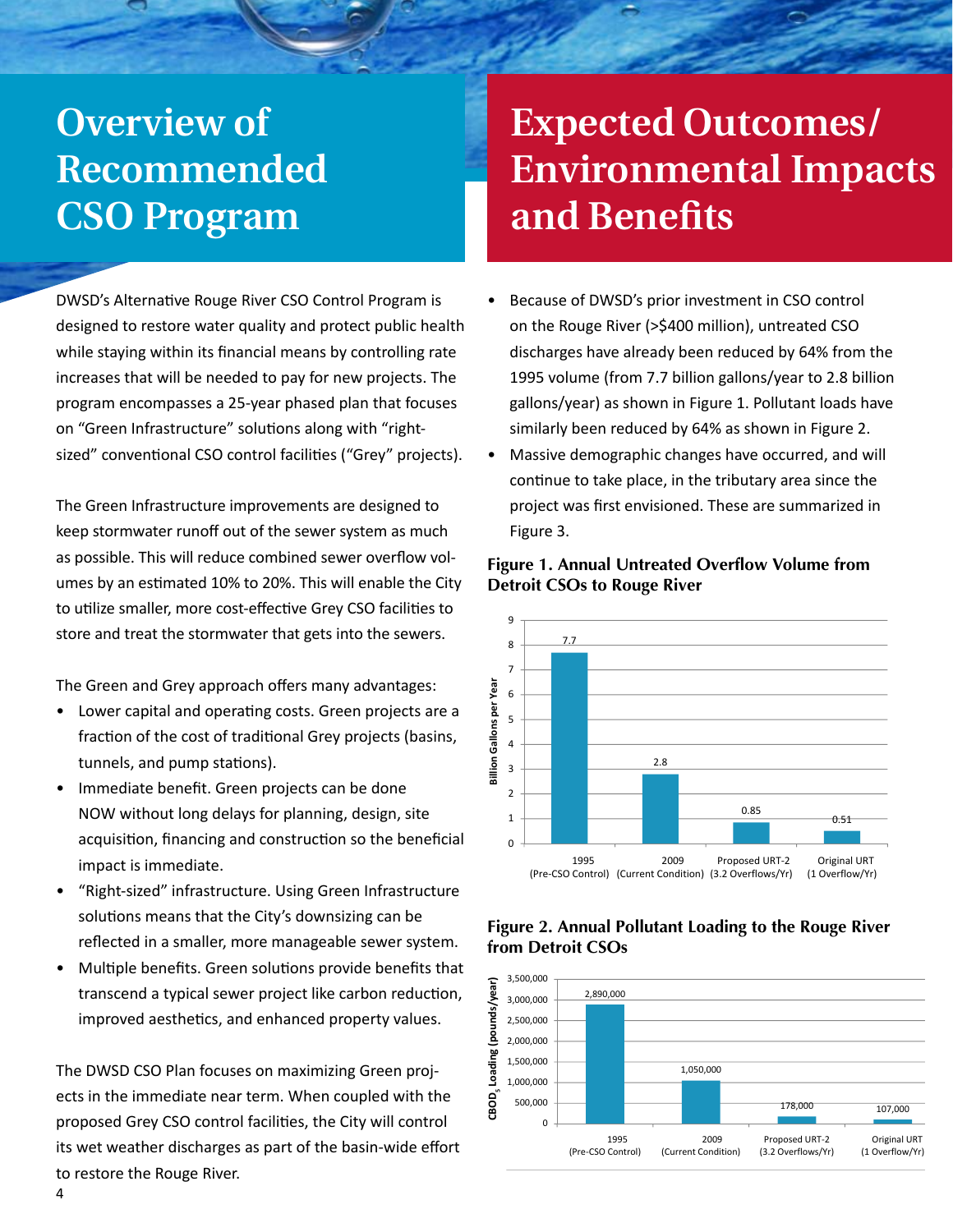

- Green Infrastructure projects will reduce stormwater runoff into the sewer system by at least 10% to 20%. But the reductions could be even greater, and discussions are underway within Detroit to pursue additional opportunities beyond those identified in this report. If successful, these could further reduce stormwater flows into the sewer system.
- Early reductions in CSO discharge volume will be achieved from implementing the Green Infrastructure program, with corresponding improvements in Rouge River water quality.
- USEPA explicitly advocates the incorporation of Green Infrastructure into CSO programs and projects. These types of activities are being implemented in many cities across the nation as part of their CSO Control Programs. The State of Michigan has been a strong advocate for advancing "green practices" in many areas including energy production, land use planning and low impact development.
- Incorporating Green Infrastructure projects into the CSO program helps ensure that these measures will receive funding and be implemented as a component of the sewer system Capital Improvement Plan (CIP).
- Green Infrastructure provides direct benefits for CSO control and a means to "right size" the system to reflect current and future population needs.

# **Figure 3. Population and Employment within Tributary Area**



- There is a real possibility that Green Infrastructure projects may create carbon credits that provide additional incentives to expedite implementation.
- Performance predictions for the proposed new conventional CSO projects are based on computer model simulations that have



historically over predicted overflow volumes and frequencies. The recommended projects may actually perform much better than predicted by the computer model simulations included in this study.

- As indicated in Table 2 on the following page, the environmental outcomes of the recommended CSO program are very similar to what was previously approved by the State of Michigan (the CSO Program as of 2008), but with a capital cost savings of nearly \$160 million per year.
- The northernmost 1.5 miles of the Rouge River will be restored to a "CSO-free" condition quickly, because the proposed schedule calls for new CSO controls to be initiated at the Pembroke, 7 Mile and Glenhurst outfalls in the initial phase of the recommended program.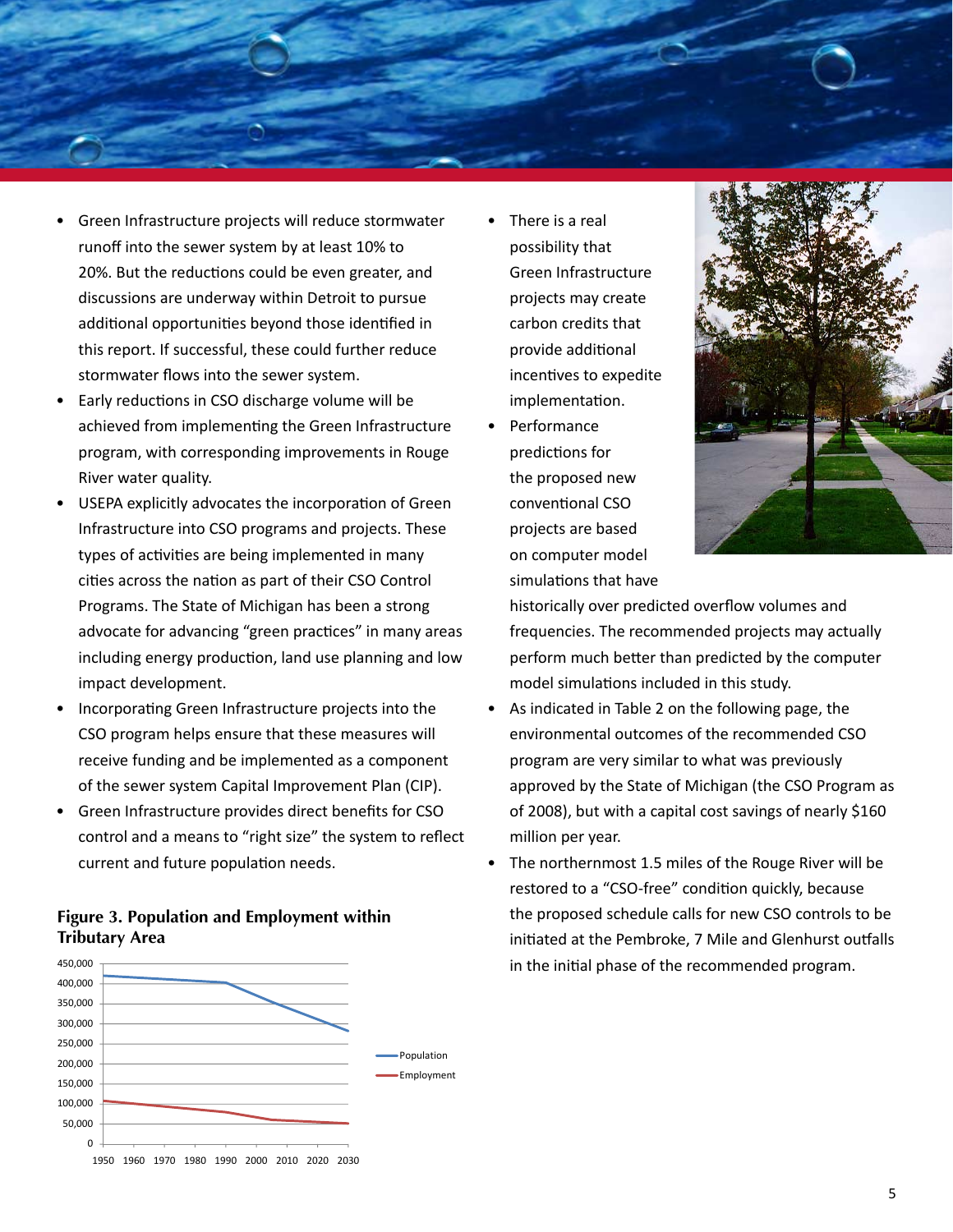

Table 2 shows that the untreated CSO volume and pollutant loading from both the old and new CSO tunnels are remarkably similar. As a result, the predicted in-stream dissolved oxygen (DO) and in-stream bacteria levels during wet weather periods are also quite similar as shown in Figures 4 and 5. With respect to DO, the model predicts that compliance with the 5.0 mg/l Water Quality Standard

will be achieved by either facility for all but a few hours each year. The bacteria Water Quality Standard is expected to be exceeded during most, if not all, wet weather events due to sources other than CSO discharges.

# **Table 2. Comparison of CSO Program Results for 2008 Original URT and 2009 Proposed URT-2**

|                                                       | 2008 CSO Program Results for<br><b>Original URT</b> | 2009 CSO Program Results for<br>Proposed URT-2 |
|-------------------------------------------------------|-----------------------------------------------------|------------------------------------------------|
| <b>Overflow Frequency</b>                             | 1 per year                                          | 3.2 per year                                   |
| Untreated CSO Volume <sup>1</sup>                     | 510,000 gallons/year                                | 850,000 gallons/year                           |
| Pollutant Load (lbs CBOD <sub>5</sub> ) <sup>1</sup>  | 107,000                                             | 178,000                                        |
| Dissolved Oxygen Compliance (> 5.0 mg/l) <sup>2</sup> | 98.18% of time                                      | 98.11% of time                                 |
| Bacteria Compliance (< 200 Fecal Coli) <sup>2</sup>   | 0.87%                                               | 0.87%                                          |
| Capital Cost                                          | \$1,342 million (over 7 years)                      | \$814 million (over 25 years)                  |
| <b>Average Annual Cost</b>                            | \$192 million/year                                  | \$33 million/year                              |
|                                                       |                                                     |                                                |

<sup>1</sup>The volume and pollutant load values for the URT-2 do not include green infrastructure components. It is estimated that green *infrastructure will reduce volume by 10% to 20%, with a corresponding decrease in pollutant loading.*

*2 Compliance data is based on computer simulations of in-stream water quality during wet weather periods.* 

# **Figure 4. Main Branch Rouge River Simulated DO concentrations during Wet Weather Periods vs. Water Quality Standard (5.0 mg/l)**

# **Figure 5. Main Branch Rouge River Simulated Bacteria levels during Wet Weather Periods vs. Fecal Coliform target level (200/100 ml)**

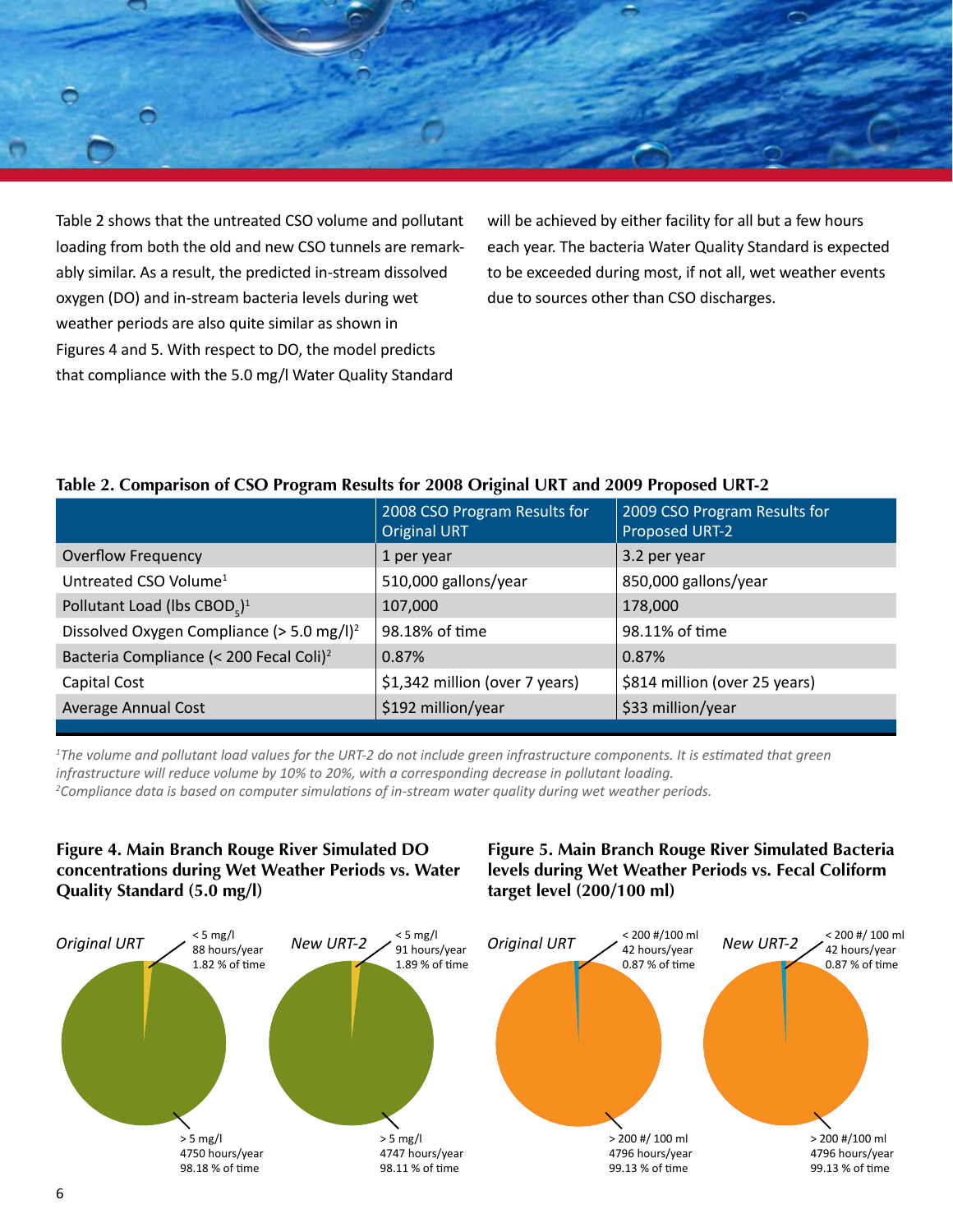# **Proposed Projects**

DWSD's recommended CSO program for the Rouge River includes both Green and Grey projects.

# **Recommended Green Infrastructure projects**

- 1. Disconnect residential and municipal downspouts.
- 2. Demolish and remove vacant structures and replace with pervious land cover.
- 3. Use bioswales and tree trenches along roadways and parking lots to intercept runoff and reduce stormwater inputs.
- 4. Plant trees for uptake and evapotranspiration along roadways and open spaces.
- 5. Implement activities on municipally-owned properties, focusing on managing stormwater runoff in underutilized parks.

It is anticipated that the Green Infrastructure projects will be implemented as a cooperative endeavor with multiple City agencies and departments, as well as private and nonprofit stakeholders. A \$50 million budget has been established to fund Green Infrastructure projects from sewer revenues as an integral component of the CSO Control Program. For the first 10 years (2010 – 2019), the recommended budget for Green projects as part of DWSD's sewer system Capital Improvement Program (CIP) is \$3 million/year, plus an additional \$2 million/year for the following 10 years (2020 – 2029).





*Parking Lot Bioswale*

*Rain Garden*





*Downspout Disconnection*

*Tree Planting*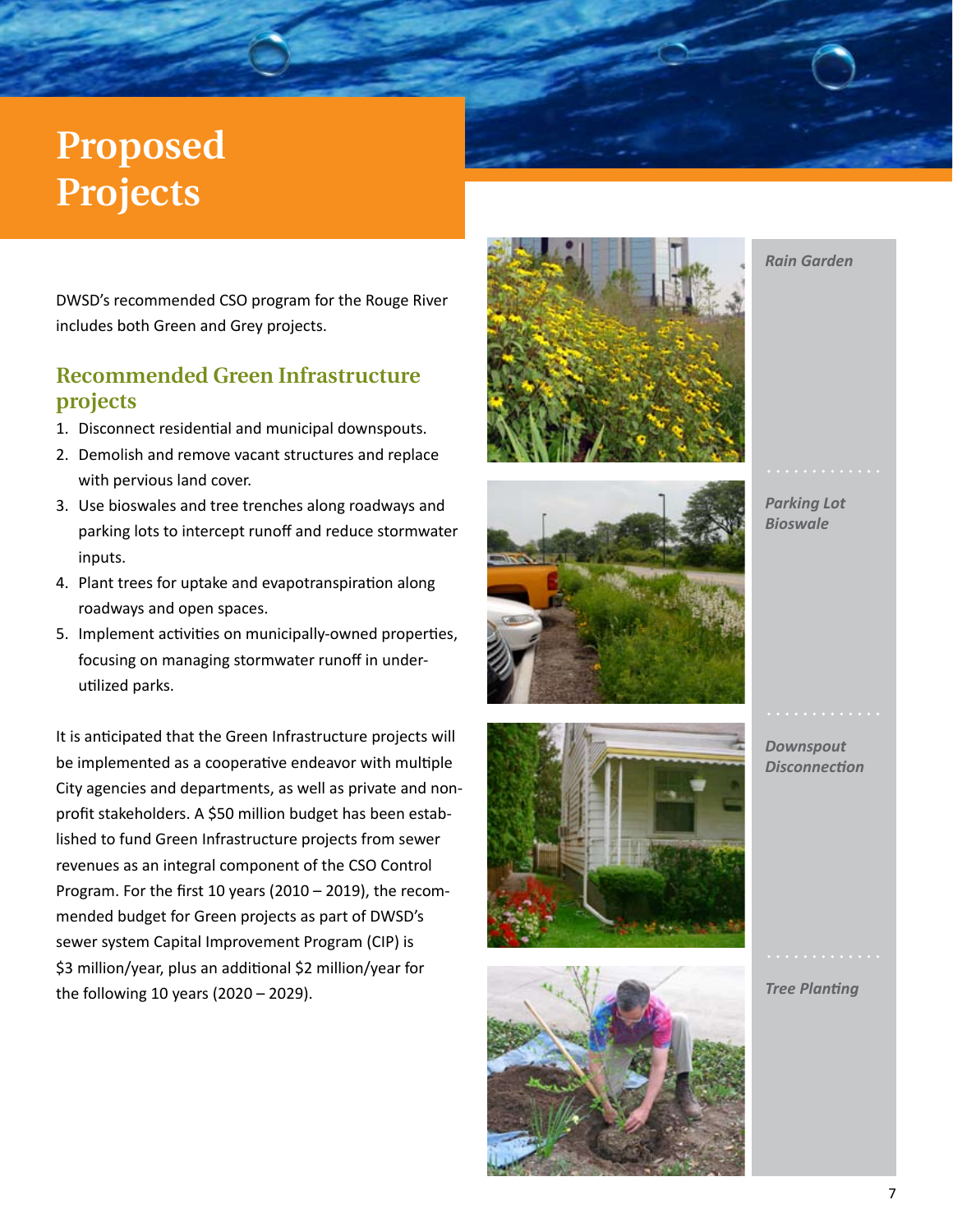

# **Recommended conventional (Grey) CSO control projects**

In addition to completing the Oakwood CSO Basin and Pump Station, DWSD proposes to undertake the following new CSO control projects within the Rouge River Watershed as shown in Figure 6:

- 1. Complete the Oakwood District Sewer Improvement Program (three construction contracts totaling \$59 million).
- 2. Install remedial improvements at the Baby Creek Screening and Disinfection (S&D) Facility including disinfection feed system renovations, new mechanical mixers, and emergency bypass channel (\$3 million).
- 3. Complete the Total Residual Chlorine Minimization and In-Stream Assessment program for three Rouge River CSO Control Facilities (\$1 million).
- 4. Initiate improvements at the Hubbell-Southfield CSO Basin to maintain the operational effectiveness of that facility (\$2 million).
- 5. Modify two Lower Rouge Outfalls to eliminate existing CSO discharges (\$1 million):
	- Carbon Outfall elimination
	- Fort St. East Outfall diversion to Oakwood Basin
- 6. Eliminate the Glenhurst Outfall by constructing flow control devices and a new pump station to direct this flow to the Oakwood Northwest Interceptor (\$3 million).
- 7. Construct two new Pilot Projects to demonstrate the effectiveness of First Flush capture tanks in conjunction with disposable nets and innovative upstream disinfection injection systems at both the 7 Mile East and Pembroke outfalls (\$41 million).
- 8. Re-invest in existing CSO control facilities on a phased basis over the 25-year program to ensure their continued structural integrity and operational viability as they approach their design life expectancies (\$40 million).
- 9. Construct a new CSO storage tunnel (URT-2); a 5.5 mile long, 19-foot diameter; 63-MG capacity tunnel to control 14 CSOs between Warren Avenue and McNichols; plus associated drop shafts and outfall modifications, and a 35-mgd pump station to dewater the captured flow to the wastewater treatment plant after the storm event (\$484 million).
- 10.Upgrade the wastewater treatment plant by constructing a new Rouge River Outfall (RRO-2) with the capability to chlorinate and dechlorinate primary effluent to eliminate the existing undisinfected Rouge River Outfall (RRO-1). This project will include improvements at the wastewater treatment plant to provide flow control including gates, regulators, hydraulic structures, and instrumentation and control, plus a new outfall conduit (\$130 million).

The total construction cost for these recommended conventional CSO control facilities is \$764 million (2009 dollars).



*CSO Facility Under Construction*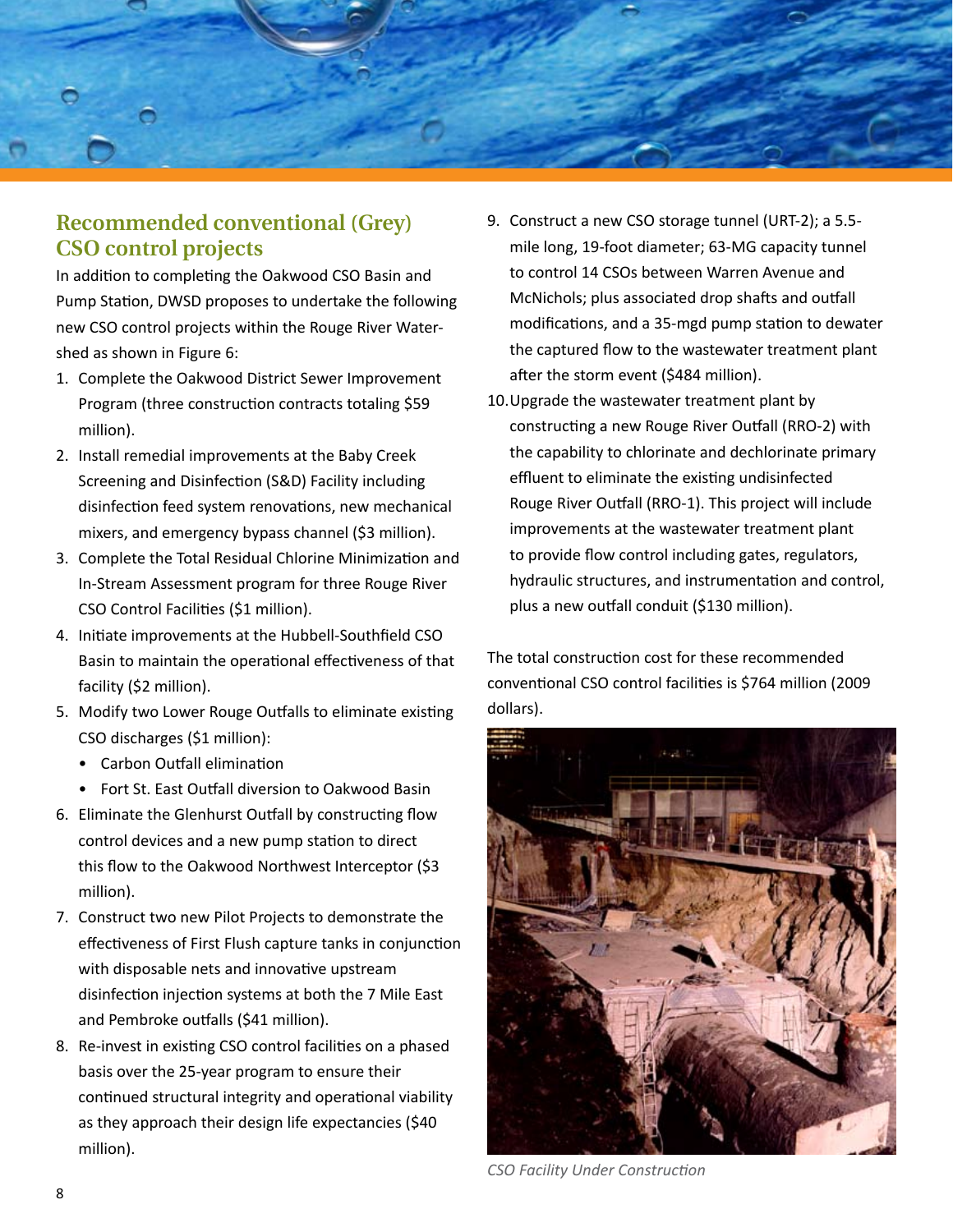

#### **Figure 6. Recommended CSO Control Program Projects**

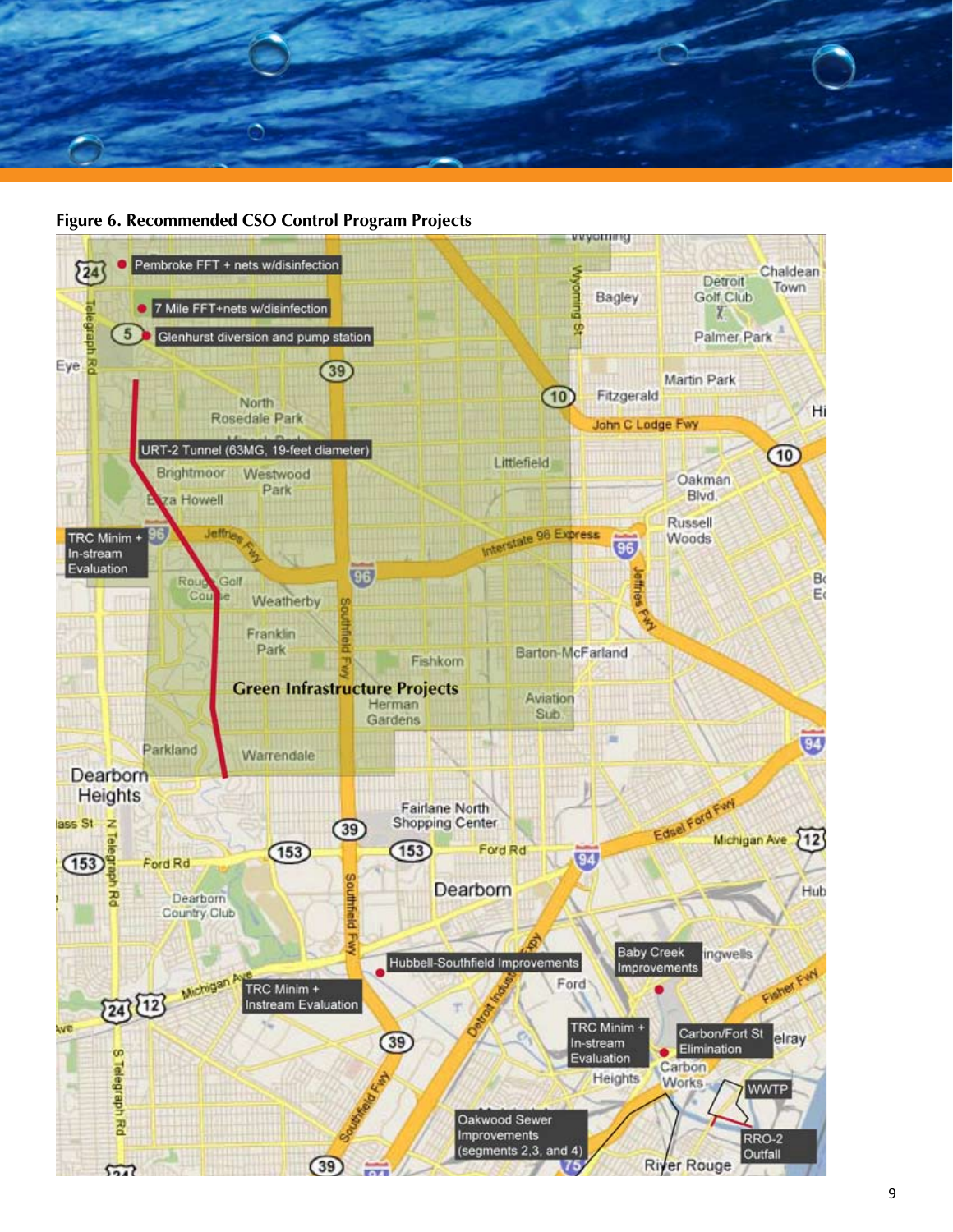# **Phased Implementation**

Current economic forecasts indicate that Detroit's financial problems may persist for many years, and this could be problematic as DWSD attempts to complete the CSO program. To ensure that the control program is fiscally feasible, DWSD needs to segment its CSO program into five, 5-year phases as shown in Figure 7. This will spread out the cost and mitigate the impact on ratepayers.

Segmenting also allows DWSD to undertake other needed improvements within the sewer system. This includes continued expenditures at the wastewater treatment plant to maintain compliance with NPDES permit limits, and re-investment in existing CSO facilities, many of which will approach or surpass their expected design life in the near future.

EPA's financial hardship criteria are expected to be exceeded in Detroit for the foreseeable future due to the continued economic decline that has been forecast. This is reflected in a continued decline in household income levels and compounded by increases in the cost of various utility services. These factors make it essential that the recommended CSO control program be implemented gradually over an extended period of time. DWSD will re-examine the CSO program at five-year intervals to assess its progress and to confirm the ability of the system to incur the program costs. If necessary, schedule adjustments and/or program modifications can then be incorporated based on actual conditions.

Unlike any time in our history, there is a great deal of uncertainty regarding several issues that could have profound effects on the optimal path for this project. These include the "bottoming out" of the economic slide, the

rate of recovery in the City, the financial solvency of the City, and the rate at which existing flows can be removed from the system. Therefore, it is critical to plan for possible mid-course corrections based on how these various issues unfold.

### **Figure 7. Proposed Project Phases by Five-year Increments**

#### **Phase I: 2010-2014 = \$101M**

| Oakwood Sewer Segments 2, 3 (\$44 M)                  | 2010-2011 |
|-------------------------------------------------------|-----------|
| Baby Creek Remedial Improvements (\$3 M)              | 2010      |
| 7 Mile Pilot Project (FFT & nets, NaOCl) (\$17 M)     | 2012-2014 |
| Pembroke First Flush Tank (\$15 M)                    | 2013-2014 |
|                                                       |           |
| Glenhurst Outfall Elimination (\$3 M)                 | 2014      |
| Carbon/Fort St. Outfall Elimination (\$1 M)           | 2010      |
| Hubbell-Southfield Re-investment (\$2 M)              | 2011      |
| TRC Minimization & In-Stream Evaluations (\$1 M) 2010 |           |
| Green Infrastructure Phase I (\$15 M)                 | 2010-2014 |

### **Phase II: 2015-2019 = \$218M**

| Oakwood Sewers Segment 4 (\$15 M)             | 2015-2016 |
|-----------------------------------------------|-----------|
| Pembroke Outfall Nets & NaOCl (\$9 M)         | 2017      |
| WWTP Outfall Gates/I&C (\$30 M)               | 2015-2016 |
| Re-investment in Existing Facilities (\$10 M) | 2015-2020 |
| URT-2 South Tunnel Segment (\$139 M)          | 2017-2020 |
| Green Infrastructure Phase II (\$15 M)        | 2015-2019 |

### **Phase III: 2020-2024 = \$158M**

| URT-2 S. Tunnel Drop Shafts & Near Surf (\$83 M) 2019-2022 |           |
|------------------------------------------------------------|-----------|
| URT-2 35 MGD Pump Station (\$55 M)                         | 2021-2022 |
| Re-investment in Existing Facilities (\$10 M)              | 2019-2024 |
| Green Infrastructure Phase III (\$10 M)                    | 2020-2024 |

### **Phase IV: 2025-2029 = \$227M**

| URT-2 North Tunnel Segment (\$133 M)                      | 2026-2029 |
|-----------------------------------------------------------|-----------|
| URT-2 N Tunnel Drop Shafts & Near Surf (\$74 M) 2029-2031 |           |
| Re-investment in Existing Facilities (\$10 M)             | 2025-2029 |
| Green Infrastructure Phase IV (\$10 M)                    | 2025-2029 |

### **Phase V: 2030-2034 = \$110M**

| WWTP Outfall Conduit & Cl2+SO2 (\$100 M)      | 2032-2034 |
|-----------------------------------------------|-----------|
| Re-investment in Existing Facilities (\$10 M) | 2030-2034 |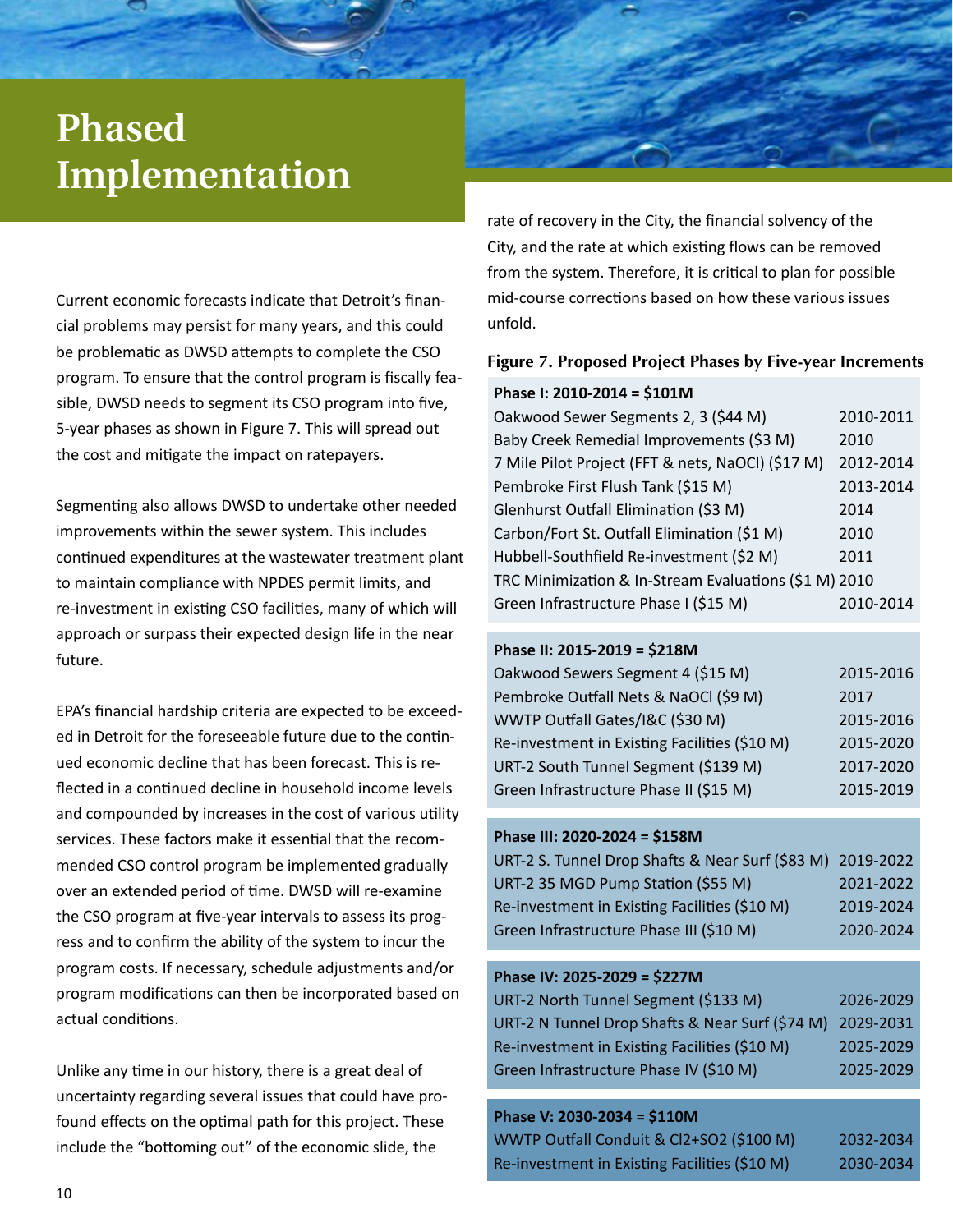# mandia<br>Pompit **JOININININININININININININININININI Financial Commitments/ Affordability**

The new DWSD CSO Control Program encompasses \$814 million in new spending for CSO controls on the Rouge River. This includes a \$50 million investment in Green projects starting in 2010 in addition to \$764 million for conventional Grey CSO control facilities. By spreading the cost of the program over 25 years as shown in Figure 8, the average yearly new debt will be about \$33 million which is expected to be a manageable level of spending for DWSD. By contrast, the previously approved



plan would have generated new debt averaging more than \$190 million per year. The CSO plan expenditures will be leveraged as much as possible by taking advantage of low interest loans, grants, support from foundations, and private parties (e.g. utilities supporting Green projects in exchange for carbon credits).



### **Figure 8. Comparison of Construction Cost Per Year of 2008 Original Tunnel and 2009 CSO Program**